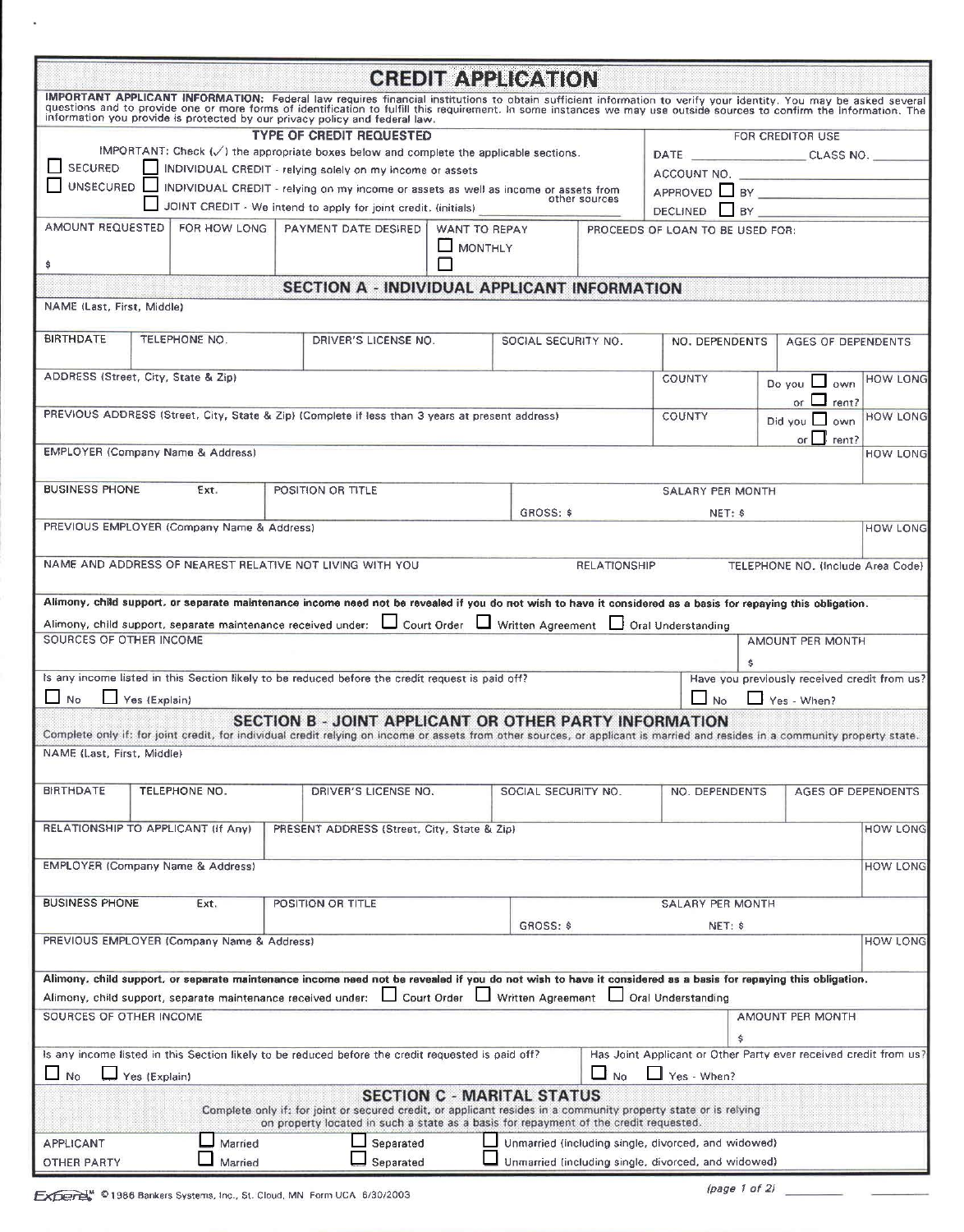| If Section B has been completed, this Section should be completed giving information about both the Applicant and Joint Applicant or Other Person.<br>Please mark Applicant-related information with an "A". If Section B was not completed, only give information about the Applicant in this Section.                                                                                                            |                                          | <b>SECTION D - ASSET &amp; DEBT INFORMATION</b>                                                                                           |       |                                  |                                  |                                   |
|--------------------------------------------------------------------------------------------------------------------------------------------------------------------------------------------------------------------------------------------------------------------------------------------------------------------------------------------------------------------------------------------------------------------|------------------------------------------|-------------------------------------------------------------------------------------------------------------------------------------------|-------|----------------------------------|----------------------------------|-----------------------------------|
| <b>ASSETS OWNED</b><br>(Use separate sheet if necessary.)                                                                                                                                                                                                                                                                                                                                                          |                                          |                                                                                                                                           |       |                                  |                                  |                                   |
| <b>DESCRIPTION OF ASSETS</b>                                                                                                                                                                                                                                                                                                                                                                                       | NAME IN WHICH THE ACCOUNT IS CARRIED     | <b>SUBJECT TO DEBT?</b>                                                                                                                   | VALUE |                                  |                                  |                                   |
| CHECKING ACCOUNT NUMBER(S)<br>(where)                                                                                                                                                                                                                                                                                                                                                                              |                                          |                                                                                                                                           |       |                                  |                                  | ŝ                                 |
| SAVINGS ACCOUNT NUMBER(S)<br>(where)                                                                                                                                                                                                                                                                                                                                                                               |                                          |                                                                                                                                           |       |                                  |                                  |                                   |
| CERTIFICATE OF DEPOSIT(S)<br>(where)                                                                                                                                                                                                                                                                                                                                                                               |                                          |                                                                                                                                           |       |                                  |                                  |                                   |
| MARKETABLE SECURITIES<br>(issuer, type, no. of shares)                                                                                                                                                                                                                                                                                                                                                             |                                          |                                                                                                                                           |       |                                  |                                  |                                   |
| <b>REAL ESTATE</b><br>(location, date acquired)                                                                                                                                                                                                                                                                                                                                                                    |                                          |                                                                                                                                           |       |                                  |                                  |                                   |
| LIFE INSURANCE<br>(issuer, face value)                                                                                                                                                                                                                                                                                                                                                                             |                                          |                                                                                                                                           |       |                                  |                                  |                                   |
| <b>AUTOMOBILES</b><br>(make, model, year)                                                                                                                                                                                                                                                                                                                                                                          |                                          |                                                                                                                                           |       |                                  |                                  |                                   |
| <b>OTHER</b><br>(iist)                                                                                                                                                                                                                                                                                                                                                                                             |                                          |                                                                                                                                           |       |                                  |                                  |                                   |
| <b>TOTAL ASSETS</b>                                                                                                                                                                                                                                                                                                                                                                                                |                                          |                                                                                                                                           |       |                                  |                                  | \$                                |
| <b>OUTSTANDING DEBTS</b>                                                                                                                                                                                                                                                                                                                                                                                           |                                          | (Including charge accounts, installment contracts, credit cards, rent, mortgages and other obligations. Use separate sheet if necessary.) |       |                                  |                                  |                                   |
| <b>CREDITOR</b>                                                                                                                                                                                                                                                                                                                                                                                                    | <b>ACCOUNT</b><br><b>NUMBER</b>          | <b>NAME IN WHICH</b><br>THE ACCOUNT IS CARRIED                                                                                            |       | <b>ORIGINAL</b><br><b>AMOUNT</b> | <b>PRESENT</b><br><b>BALANCE</b> | <b>MONTHLY</b><br><b>PAYMENTS</b> |
| LANDLORD OR MORTGAGE HOLDER                                                                                                                                                                                                                                                                                                                                                                                        | Rent Payment<br>$\mathbf{I}$<br>Mortgage |                                                                                                                                           | \$    | (OMIT RENT)                      | (OMIT RENT)<br>\$                | \$                                |
| <b>AUTOMOBILES</b><br>(describe)                                                                                                                                                                                                                                                                                                                                                                                   |                                          |                                                                                                                                           |       |                                  |                                  |                                   |
|                                                                                                                                                                                                                                                                                                                                                                                                                    |                                          |                                                                                                                                           |       |                                  |                                  |                                   |
|                                                                                                                                                                                                                                                                                                                                                                                                                    |                                          |                                                                                                                                           |       |                                  |                                  |                                   |
|                                                                                                                                                                                                                                                                                                                                                                                                                    |                                          |                                                                                                                                           |       |                                  |                                  |                                   |
|                                                                                                                                                                                                                                                                                                                                                                                                                    |                                          |                                                                                                                                           |       |                                  |                                  |                                   |
|                                                                                                                                                                                                                                                                                                                                                                                                                    |                                          |                                                                                                                                           |       |                                  |                                  |                                   |
|                                                                                                                                                                                                                                                                                                                                                                                                                    |                                          |                                                                                                                                           |       |                                  |                                  |                                   |
|                                                                                                                                                                                                                                                                                                                                                                                                                    |                                          |                                                                                                                                           |       |                                  |                                  |                                   |
| TOTAL DEBTS                                                                                                                                                                                                                                                                                                                                                                                                        |                                          |                                                                                                                                           | \$    |                                  | \$                               | \$                                |
| Are you obligated to make Alimony, Support or Maintenance Payments? No U Yes                                                                                                                                                                                                                                                                                                                                       |                                          | Complete the following information about both the Applicant and Joint Applicant or Other Person (if applicable):                          |       |                                  |                                  |                                   |
| If yes, to (Name & Address) [19] 1999 (1999) [19] 1999 (1999) [19] 1999 (1999) [19] 1999 (1999) [19] 1999 (1999) [19] 1999 (1999) [19] 1999 (1999) [19] 1999 (1999) [19] 1999 (1999) [19] 1999 (1999) [19] 1999 (1999) [19] 19<br>Are you a co-maker, endorser, or guarantor on any loan or contract? No Nes If yes, for whom?<br>No Nes If yes, for whom?<br>No Nes If yes, for whom?<br>No Nes If yes, for whom? |                                          |                                                                                                                                           |       |                                  | Amt. per month \$                |                                   |
| Are there any unsatisfied judgments against you? No Ves If yes, to whom owed? No Commit Amount \$                                                                                                                                                                                                                                                                                                                  |                                          |                                                                                                                                           |       |                                  |                                  |                                   |
|                                                                                                                                                                                                                                                                                                                                                                                                                    |                                          |                                                                                                                                           |       |                                  |                                  |                                   |
|                                                                                                                                                                                                                                                                                                                                                                                                                    |                                          | SECTION E - SECURED CREDIT Complete only if credit is to be secured. Briefly describe the property to be given as security:               |       |                                  |                                  |                                   |
| PROPERTY DESCRIPTION                                                                                                                                                                                                                                                                                                                                                                                               |                                          |                                                                                                                                           |       |                                  |                                  |                                   |
| NAMES & ADDRESSES OF ALL CO-OWNERS OF THE PROPERTY                                                                                                                                                                                                                                                                                                                                                                 |                                          |                                                                                                                                           |       |                                  |                                  |                                   |
| IF THE SECURITY IS REAL ESTATE, GIVE THE FULL NAME OF YOUR SPOUSE (if any).                                                                                                                                                                                                                                                                                                                                        |                                          |                                                                                                                                           |       |                                  |                                  |                                   |
|                                                                                                                                                                                                                                                                                                                                                                                                                    |                                          |                                                                                                                                           |       |                                  |                                  |                                   |

SIGNATURES- I certify that everything I have stated in this application and on any attachments is correct. Lender may keep this application whether or not it is approved. By signing below I authorize Lender to check my cre